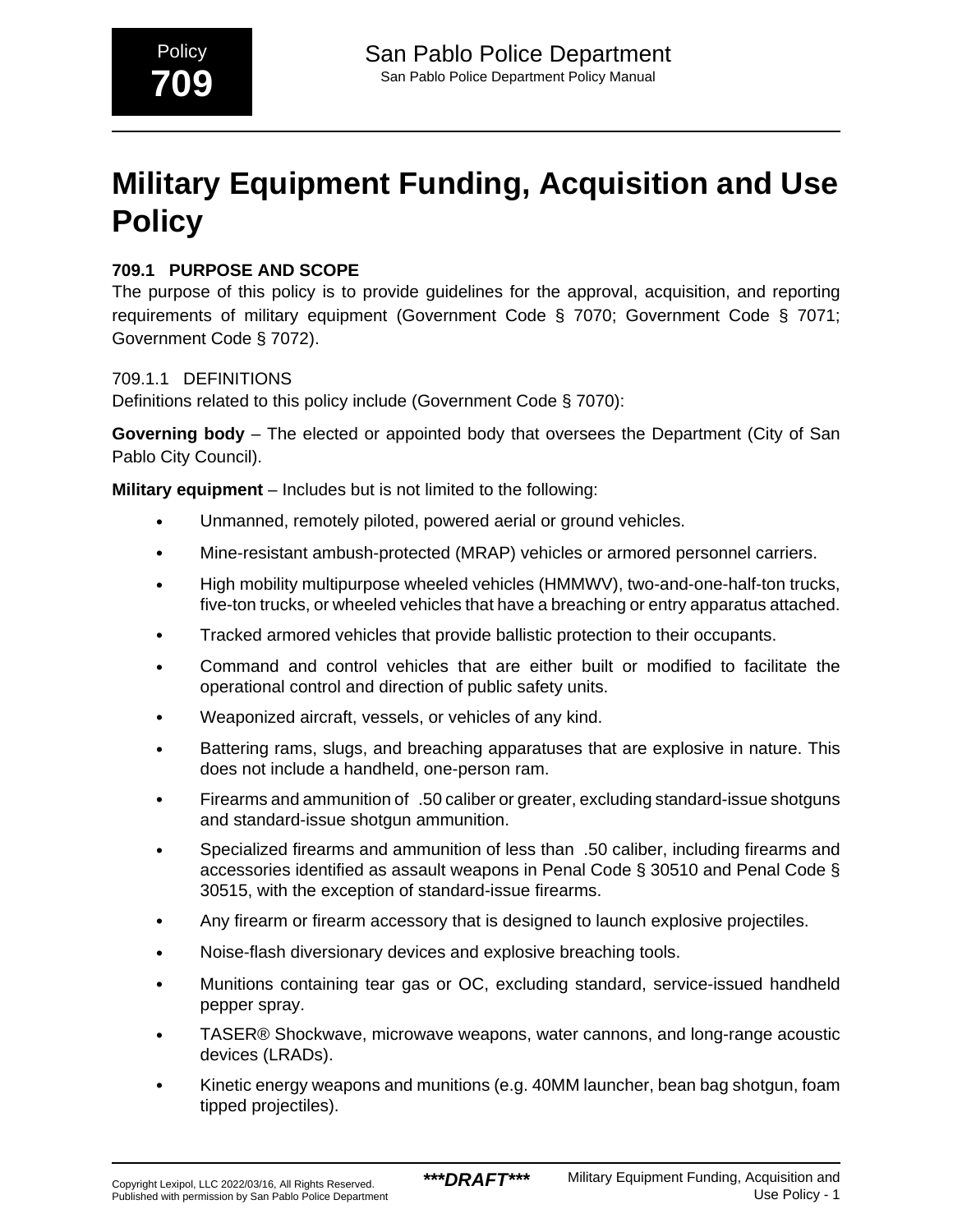San Pablo Police Department Policy Manual

#### Military Equipment Funding, Acquisition and Use Policy

• Any other equipment as determined by a governing body or a state agency to require additional oversight.

#### **709.2 POLICY**

It is the policy of the San Pablo Police Department that members of this department comply with the provisions of Government Code § 7071 with respect to military equipment. Violations of this policy by member(s) of the San Pablo Police Department will be investigated in accordance with SPPD policy #1020.

#### **709.3 MILITARY EQUIPMENT COORDINATOR**

The Chief of Police should designate a member of this department to act as the military equipment coordinator. The responsibilities of the military equipment coordinator include but are not limited to:

- (a) Acting as liaison to the City Council for matters related to the requirements of this policy.
- (b) Identifying department equipment that qualifies as military equipment in the current possession of the Department, or the equipment the Department intends to acquire that requires approval by the City Council.
- (c) Conducting an inventory of all military equipment at least annually.
- (d) Collaborating with any allied agency that may use military equipment within the jurisdiction of San Pablo Police Department (Government Code § 7071).
- (e) Preparing for, scheduling, and coordinating the annual community engagement meeting to include:
	- 1. Publicizing the details of the meeting.
	- 2. Preparing for public questions regarding the department's funding, acquisition, and use of equipment.
- (f) Preparing the annual military equipment report for submission to the Chief of Police (prior to submission to the City Council per section 709.7) and ensuring that the report is made available on the department website (Government Code § 7072).

#### **709.4 MILITARY EQUIPMENT INVENTORY**

The following constitutes a list of qualifying equipment for the San Pablo Police Department, as well as provides legal and procedural rules for use and training requirements:

[See attachment: SPPD Military Equipment Inventory.pdf](#page-5-0)

#### **709.5 APPROVAL OF THIS POLICY**

The Chief of Police or the authorized designee shall obtain approval from the City Council by way of an ordinance approving the military equipment policy. As part of the approval process, the Chief of Police or the authorized designee shall ensure the proposed military equipment policy is submitted to the City Council, a public hearing is held, and the policy is available on the department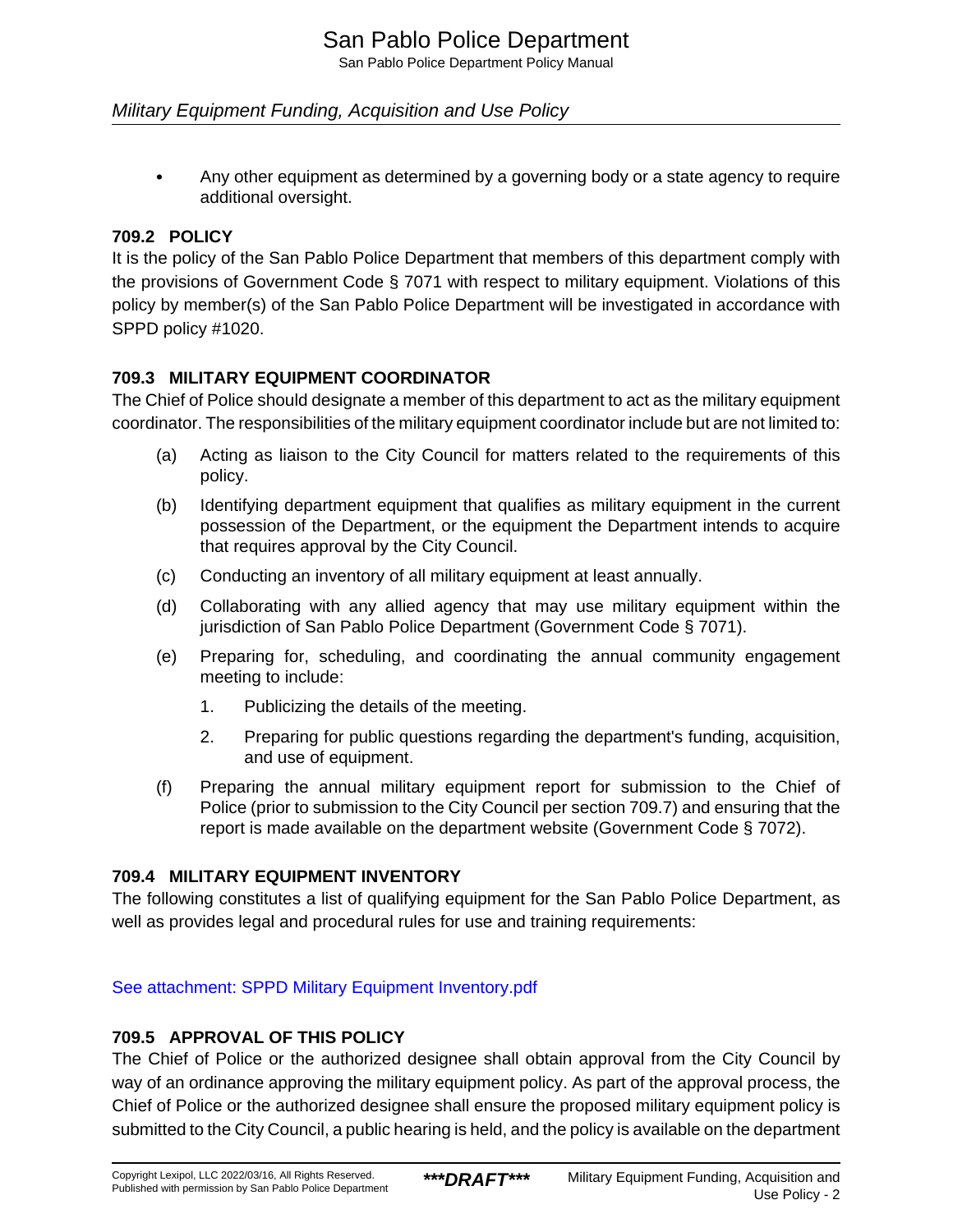#### Military Equipment Funding, Acquisition and Use Policy

website at least 30 days prior to any public hearing concerning the military equipment at issue (Government Code § 7071). The military equipment policy must be approved by the City Council prior to engaging in any of the following (Government Code § 7071):

- (a) Requesting military equipment made available pursuant to 10 USC § 2576a.
- (b) Seeking funds for military equipment, including but not limited to applying for a grant, soliciting or accepting private, local, state, or federal funds, in-kind donations, or other donations or transfers.
- (c) Acquiring military equipment either permanently or temporarily, including by borrowing or leasing.
- (d) Collaborating with another law enforcement agency in the deployment or other use of military equipment within the jurisdiction of this department.
- (e) Using any new or existing military equipment for a purpose, in a manner, or by a person not previously approved by the City Council.
- (f) Soliciting or responding to a proposal for, or entering into an agreement with, any other person or entity to seek funds for, apply to receive, acquire, use, or collaborate in the use of military equipment.
- (g) Acquiring military equipment through any means not provided above.

#### **709.6 COORDINATION WITH OTHER JURISDICTIONS**

Military equipment used by any member of this jurisdiction shall be approved for use and in accordance with this Department policy. Military equipment used by other jurisdictions that are providing mutual aid to this jurisdiction shall comply with their respective military equipment use policies in rendering mutual aid.

#### **709.7 ANNUAL REPORT**

Upon approval of this military equipment policy, the Chief of Police or the authorized designee should submit a military equipment report to the City Council for each type of military equipment approved within one year of approval, and annually thereafter for as long as the military equipment is available for use (Government Code § 7072). In considering the annual report and ordinance annually, the City Council needs to consider whether it can continue to make the findings in California Government Code § 7071 (d)(1).

The Chief of Police or the authorized designee should also make each annual military equipment report publicly available on the department website for as long as the military equipment is available for use. The report shall include all information required by Government Code § 7072 for the preceding calendar year for each type of military equipment in department inventory.

#### **709.8 COMMUNITY ENGAGEMENT**

Within 30 days of submitting and publicly releasing the annual report, the Department shall hold at least one well-publicized and conveniently located community engagement meeting, at which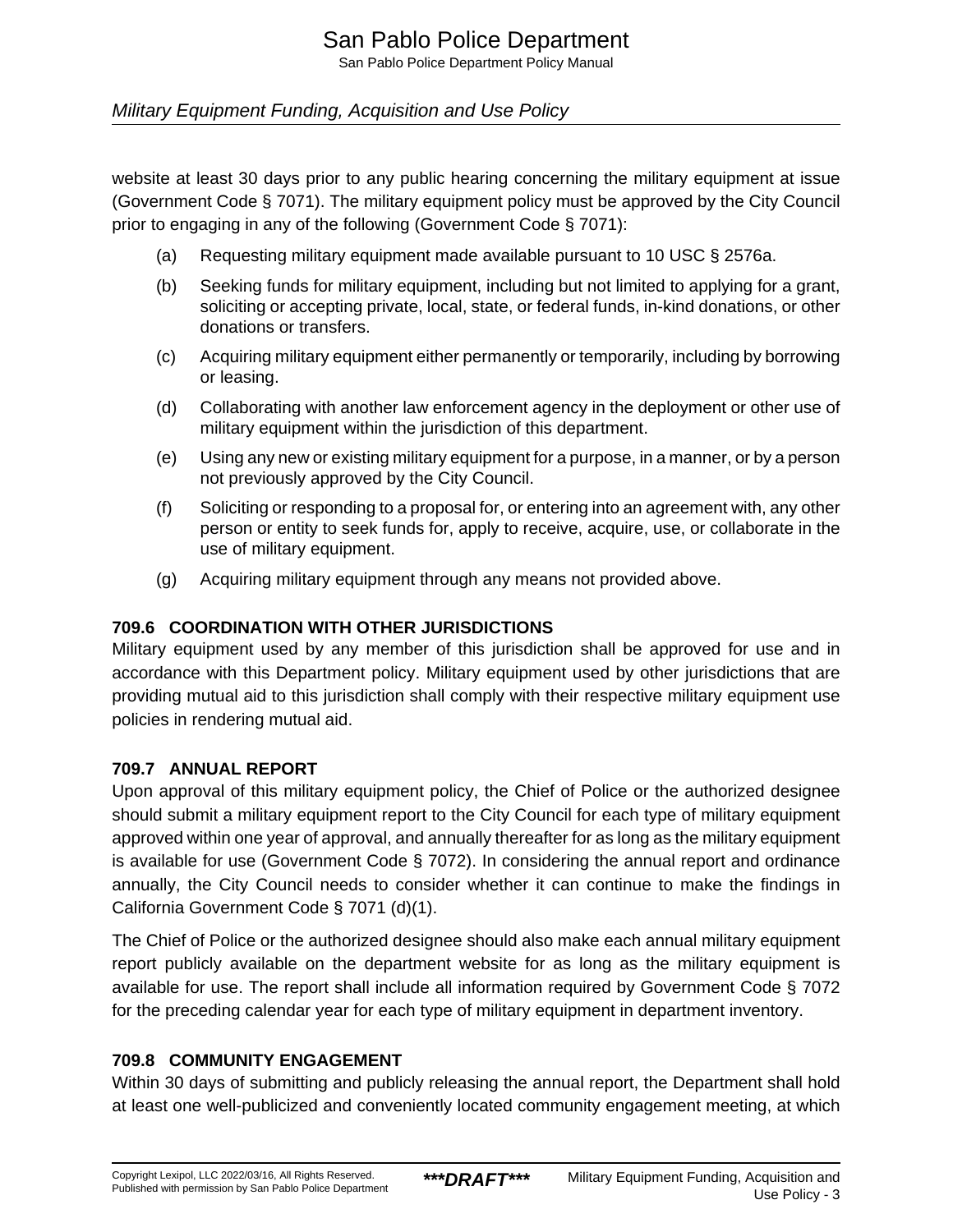# San Pablo Police Department

San Pablo Police Department Policy Manual

#### Military Equipment Funding, Acquisition and Use Policy

the Department should discuss the report and respond to public questions regarding the funding, acquisition, or use of military equipment.

#### 709.8.1 COMMUNITY CONCERNS AND COMPLAINTS

The San Pablo Police Department has established a Community Concerns and Complaints process with forms available in English and Spanish. The community will have the ability to provide verbal concerns/complaints over the telephone or in-person at the Police Facility (SPPD policy #1020).

#### **709.9 CITY COUNCIL APPROVAL**

Pursuant to California Government Code section 7071, the City Council of San Pablo approved this Policy pursuant to Ordinance # The Condition on The Reflexion on the 2022. Further substantive amendments to the Policy need to be reviewed and approved by the City Council.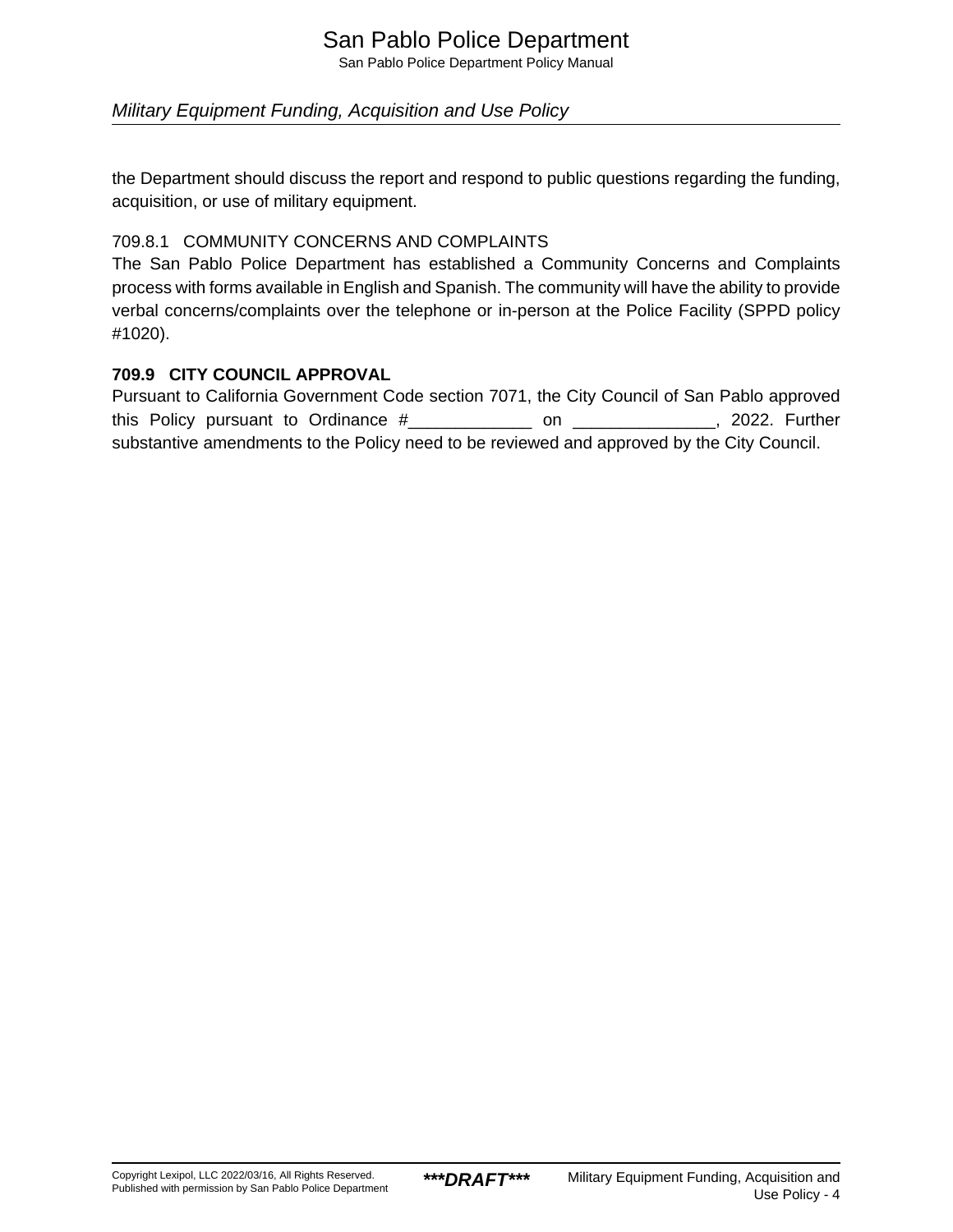# **Attachments**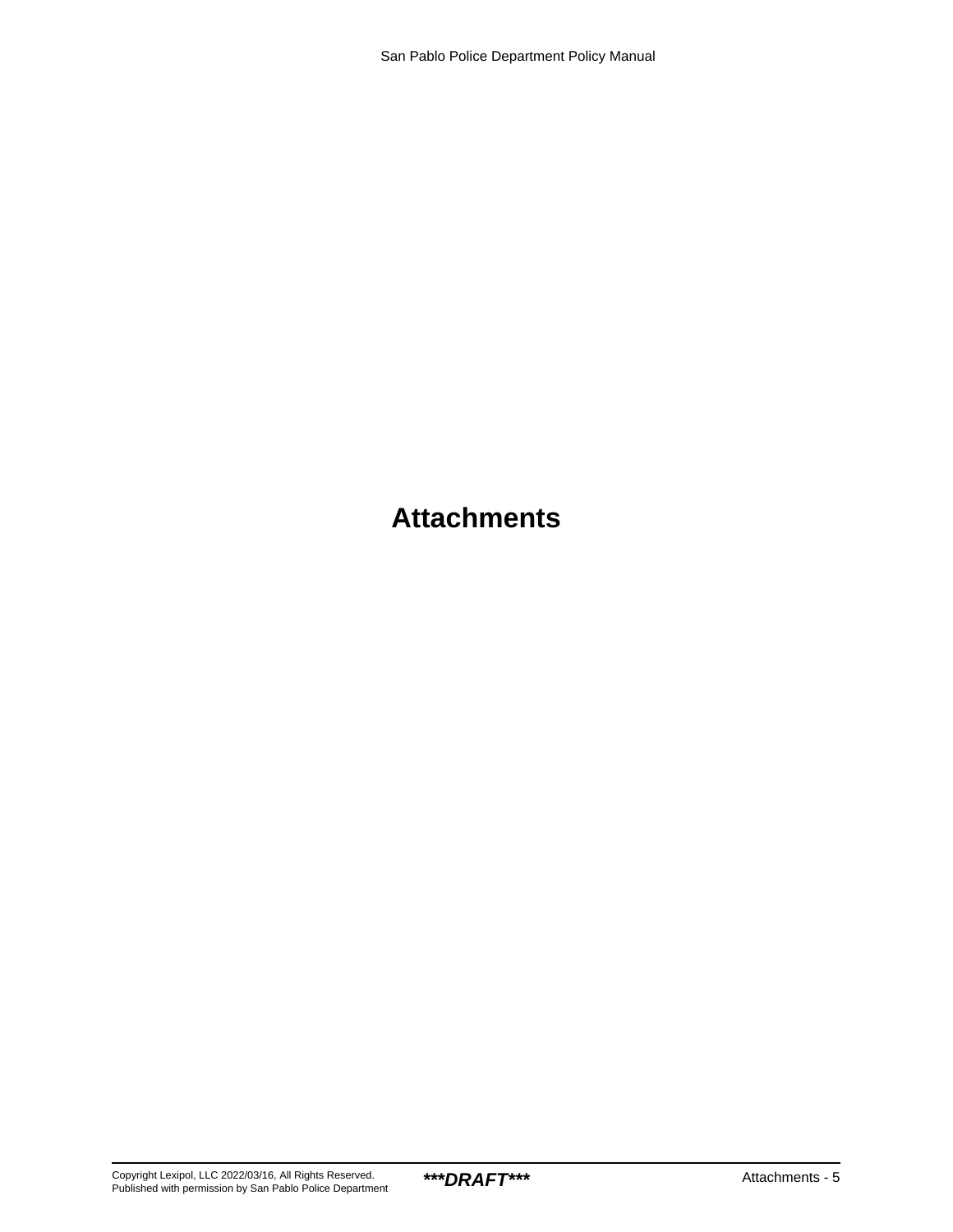# <span id="page-5-0"></span>**SPPD Military Equipment Inventory.pdf**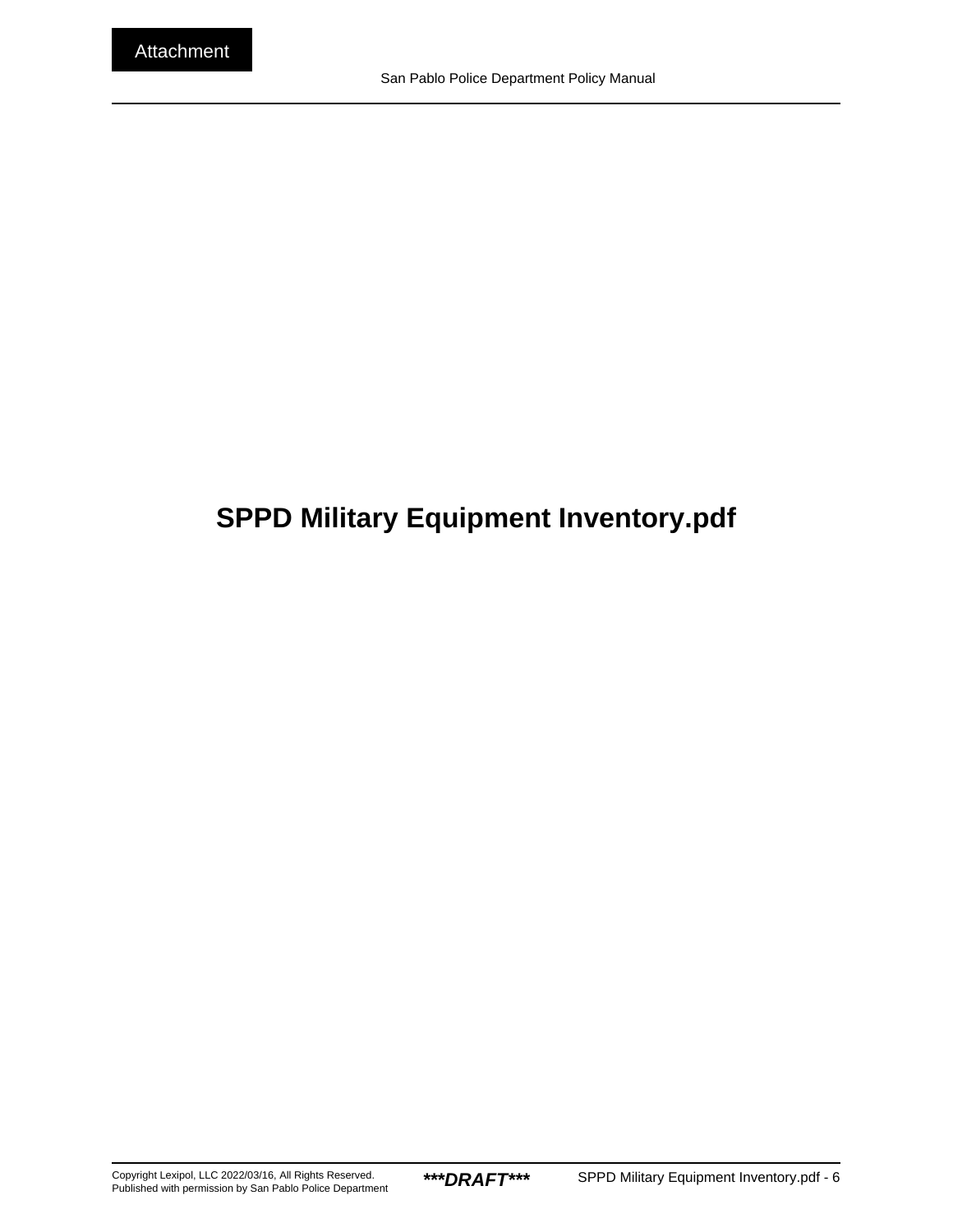### 1. Unmanned Aerial Vehicles

# a. Description, quantity, capabilities, and purchase cost:

The unmanned Aerial Vehicle (UAV) is a battery powered, remote operated device. Flight time of approximately 30-45 minutes per battery, depending on weather and flight conditions. The UAV has also proven to be useful to public safety agencies in firefighting, search and rescue, preoperational surveillance, and other tactical situations where aerial views enhance the safety and efficiency of law enforcement and fire personnel.

- Nightingale Blackbird-Mobile UAV, cost \$65,000, quantity: 1. i.
- ii. Nightingale Blackbird-Autonomous UAV, cost \$50,000, quantity: 1.
- iii. Aardvark Tactical LOKI UAV, cost \$4,000, quantity: 2.
- iv. DJI Mavick UAV, cost \$500, quantity: 1.

#### b. Purpose:

To be deployed when its view would assist officers or incident commanders with the following situations, which include but are not limited to:

- i. Major collision investigations
- ii. **Emergency Life Threatening Situations**
- iii. Search for missing persons
- Natural disaster management iv.
- Crime scene photography V.
- SWAT, tactical or other public safety and life preservation vi. missions
- vii. In response to specific requests from local, state or federal fire authorities for fire response and/or prevention

### c. Authorized Use:

Only assigned operators who have completed the required training shall be permitted to operate San Pablo Police Department's UAV's approved missions.

### d. Expected Lifespan:

Nightingale Blackbird-Mobile UAV- 5 years. Nightingale Blackbird-Autonomous UAV- 5 years. Aardvark Tactical LOKI UAV- 5 years. DJI Mavick UAV- 5 years

# e. Fiscal Impact:

Annual maintenance cost of approximately \$0-\$500.

### f. Training:

All Department UAV operators are licensed by the Federal Aviation Administration for UAV operation. UAV operators train monthly in the use of the UAV's.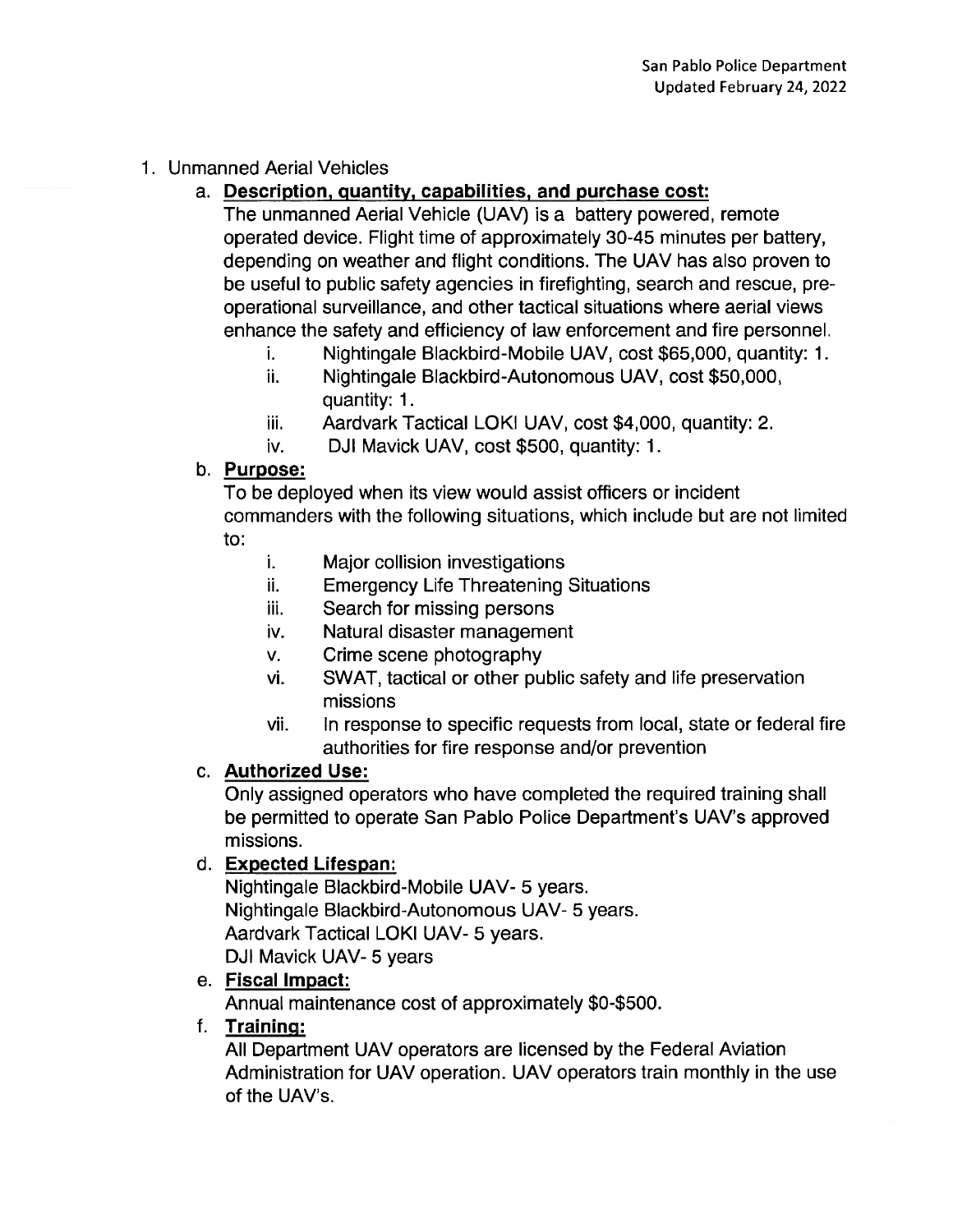# g. Legal and Procedural Rules:

Use is established under the FAA Regulation 14 CFR Part 107 and the San Pablo Police Department UAV policy (SPPD policy #613). It is the policy of SPPD to utilize UAV only for official law enforcement purposes and in a manner that respects the privacy of our community, pursuant to State and Federal law.

# 2. Armored Personnel Carrier

# a. Description, quantity, capabilities, and purchase cost:

General Dynamics Dragoon 300 AFV, cost: \$150,000, quantity: 1. This armored personnel carrier was obtained from the United States Military through the 1033 Program (via Hercules PD) and retrofitted for law enforcement use. The Dragoon is designed to withstand multiple bullet strikes from small arms fire as well as low level explosions. Equipped with emergency lights/siren and a public address system. Common uses for the Dragoon include citizen and officer rescues, evacuations, and the deployment of officers and chemical agents. The Dragoon is deployed for only SWAT operations by members of the San Pablo Police Department SWAT team.

The acquisition of the Dragoon from the Hercules Police Department was approved by City Council on January 21, 2020, Resolution #2020-001.

### b. Purpose:

To be used in response to critical incidents to enhance officer and community safety, improve scene containment and stabilization, and assist in resolving critical incidents.

### c. Authorized Use:

The use of the Dragoon shall only be by authorized members of the San Pablo Police Department SWAT team who have been trained in the use of this vehicle.

### d. Expected Lifespan:

50 years

# e. Fiscal Impact:

Annual maintenance cost of approximately \$1,000

# f. Training:

All driver/operators shall attend formalized instruction and be trained in vehicle operations and practical driving instruction.

# g. Legal and Procedural Rules:

Use is established under SPPD policy #706. It is the policy of this Department to utilize armored vehicles for official law enforcement purposes and pursuant to State and Federal law.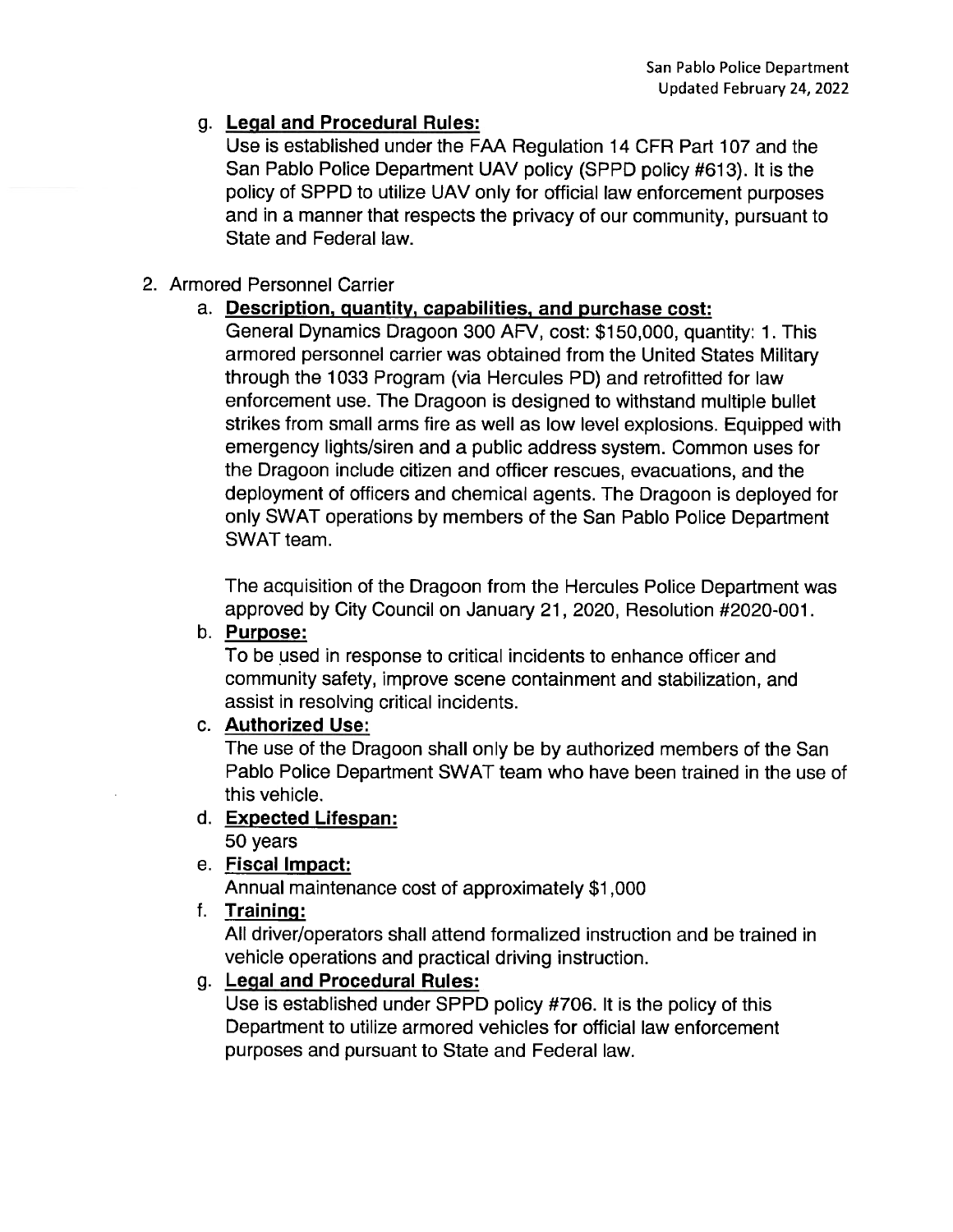### 3. Command and Control Vehicles

#### a. Description, quantity, capabilities, and purchase cost:

2008 Dodge Transport Van, cost: \$30,000, quantity: 1. This vehicle is a large transport van modified to transport SWAT operators to critical incidents. The van is equipped with lights/siren and painted white in color.

#### b. Purpose:

To be used in response to critical incidents to transport SWAT operators.

#### c. Authorized Use:

The use of the van is limited to trained San Pablo Police Department SWAT team members.

### d. Expected Lifespan:

10 years

### e. Fiscal Impact:

Annual maintenance cost of approximately \$1,000

### f. Training:

All driver/operators shall attend formalized instruction and be trained in vehicle operations and practical driving instruction.

### g. Legal and Procedural Rules:

Use is established under SPPD policy #706. It is the policy of this Department to utilize the transport van for official law enforcement purposes and pursuant to State and Federal law.

### 4. Command and Control Vehicles

### a. Description, quantity, capabilities, and purchase cost:

2007 MTMVR Trailer- custom uplift by Odin Systems, cost: \$28,500, quantity: 1. This trailer is a command vehicle used for tracking/monitoring critical incidents. The trailer is equipped with monitors, computers, dispatch radios and office equipment.

#### b. Purpose:

To be used in response to critical incidents.

#### c. Authorized Use:

The command trailer shall be used by officers who have been trained in its deployment and use.

# d. Expected Lifespan:

20 years

### e. Fiscal Impact:

Annual maintenance cost of approximately \$1,000

#### f. Training:

All driver/operators shall attend a formalized instruction and be trained in vehicle operations and practical driving instruction.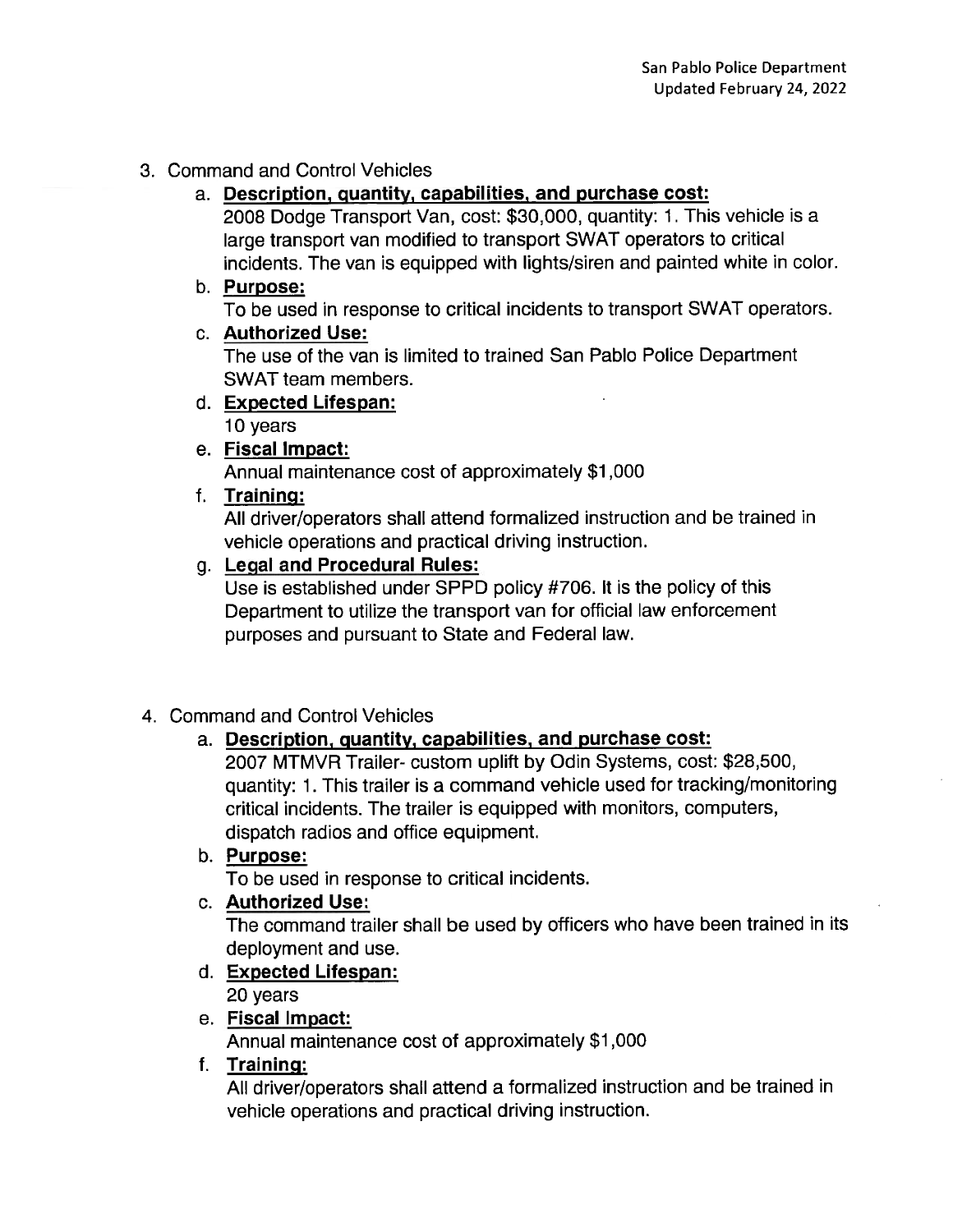### g. Legal and Procedural Rules:

Use is established under SPPD policy #706. It is the policy of this Department to utilize the command vehicle for official law enforcement purposes and pursuant to State and Federal Law.

- 5. Specialized Firearms and Ammunition
	- a. Description, quantity, capabilities, and purchase cost:

Guns that are fired from shoulder level, having a long spirally grooved barrel intended to make bullets spin and thereby have a greater accuracy over a long distance.

- Colt AR-15/M4 semi-automatic rifle for patrol use, cost i. \$28,900, quantity: 34.
- Bushmaster M4 semi-automatic rifle for patrol use, cost ii. \$3,400, quantity: 4.
- Colt AR-15/M4 automatic rifle for SWAT use, cost \$23,940, iii. quantity: 21.
- Remington 700 bolt-action rifle for SWAT use, cost \$1,950, iv. quantity: 2.
- Remington 870 breaching shotgun for SWAT use, cost \$530, V. quantity: 1.
- Remington 870 bean bag shotgun, cost \$15,900, quantity: 30. vi.
- Penn Arms L140-3 40MM launcher, cost \$1,550, quantity: 2. vii.
- Defense Technology 40MM launcher, cost \$775, quantity: 1 viii.
- Penn Arms PGL-65-40 40MM multi-launcher, cost \$2.690. ix. quantity: 1.
- Winchester 5.56x45mm 55 grain FMJ ammunition, cost Х. \$32,852, quantity 43,000 rounds.
- xi. Winchester 223 Remington 64 grain power point ammunition, cost \$2,740, quantity: 5000 rounds.
- Federal .308 Winchester 168 grain Gold Medal Sierra xii. Matchking, cost \$489, quantity: 500 rounds
- Defense Technology Drag Stabilized Bean Bag round, 180, xiii. quantity: 30.
- CTS 4557-40MM Smokeless Sponge Baton round, \$3,482, xiv. quantity: 200.

### b. Purpose:

To be used as precision weapons to address a threat with more precision and/or greater distances than a handgun, if present and feasible.

### c. Authorized Use:

Only members that are POST certified are authorized to use a rifle, bean bag shotgun, breaching shotgun, and 40MM launcher.

### d. Expected Lifespan:

Colt AR-15/M4 rifle- 15 years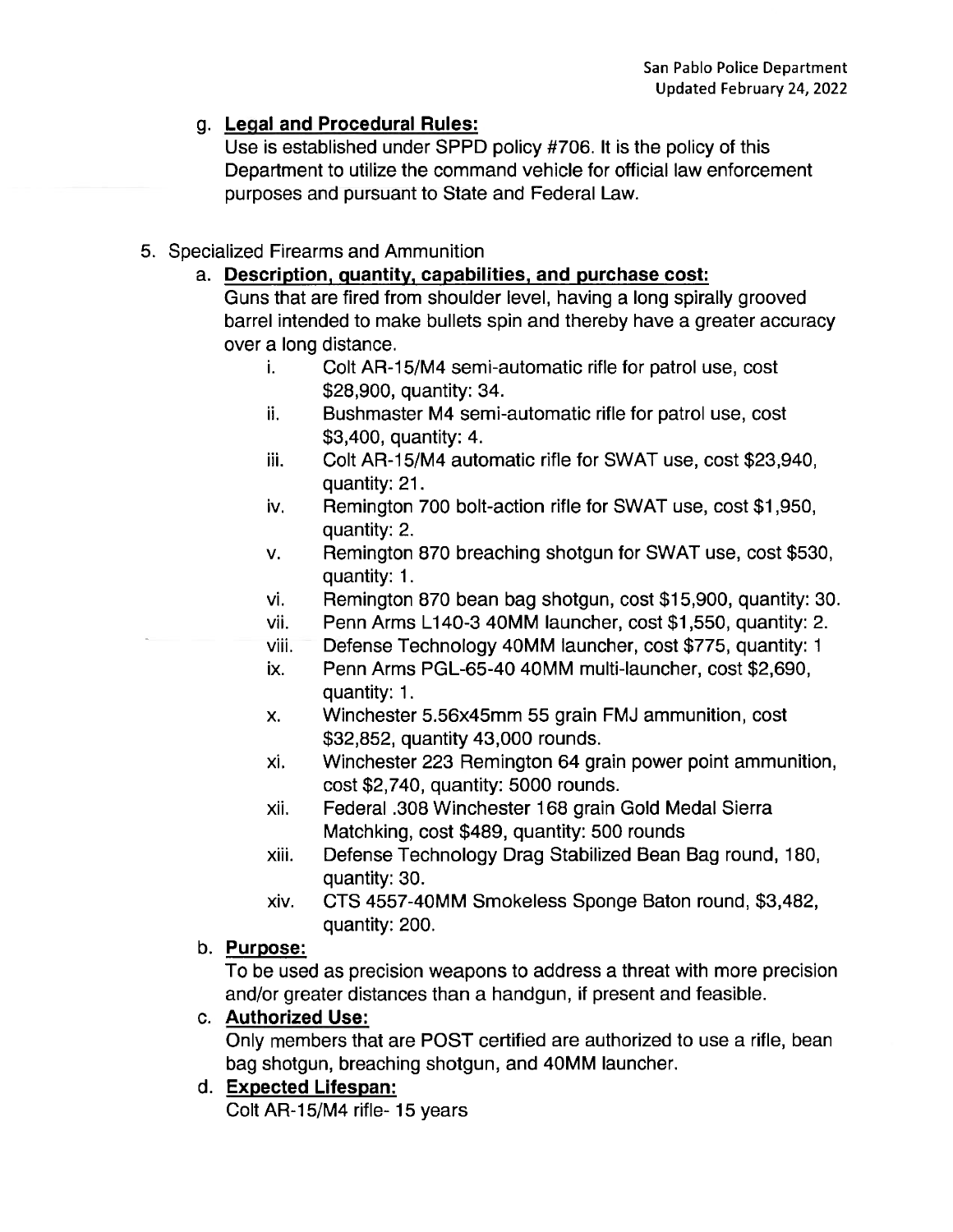Bushmaster M4 rifle-15 years

Remington 700 rifle- 15 years

Remington breaching shotgun-15 years

Remington bean bag shotgun-15 years

Penn Arms L140-3 40MM launcher- 15 years

Defense Technology 40MM launcher- 15 years

Penn Arms PGL-65-40 40MM launcher- 15 years

Winchester 5.56x45mm 55 grain FMJ ammunition- No expiration Winchester 223 Remington 64 grain power point ammunition-No expiration

Federal .308 Winchester 168 grain Gold Medal Sierra Matchking-No expiration

Defense Technology Drag Stabilized Bean Bag round-No expiration CTS 4557-40MM Smokeless Sponge Baton round- No expiration

#### e. Fiscal Impact:

Annual maintenance is approximately \$50 for each rifle.

#### f. Training:

Prior to the use of the specialized firearms listed within this section, all officers must be certified by POST instructors in the maintenance and operation of such firearms.

#### g. Legal and Procedural Rules:

Use is established under SPPD policies #300, #308 and #312. It is the policy of this Department to utilize specialized firearms only for official law enforcement purposes and pursuant to State and Federal law regarding the use of force.

#### 6. Flashbangs

### a. Description, quantity, capabilities, and purchase cost:

A Noise Flash Diversionary Devices (NFDD) is a device that creates a bright flash and loud sound to temporarily divert the attention of subjects in the immediate area. NFDD are used to distract and temporarily incapacitate dangerous suspects by overwhelming their senses of vision and hearing. The distraction allows officers to seize a moment of opportunity to take control of the high-risk situations.

Defense Technology Low Roll 12g Non-Reloadable Distraction i. Device, cost \$1,530, quantity: 30.

#### b. Purpose:

To produce atmospheric over-pressure and brilliant white light and, as a result, can cause short-term (6-8 seconds) physiological/psychological sensory deprivation to give officers a tactical advantage.

### c. Authorized Use:

Diversionary Devices shall only be used: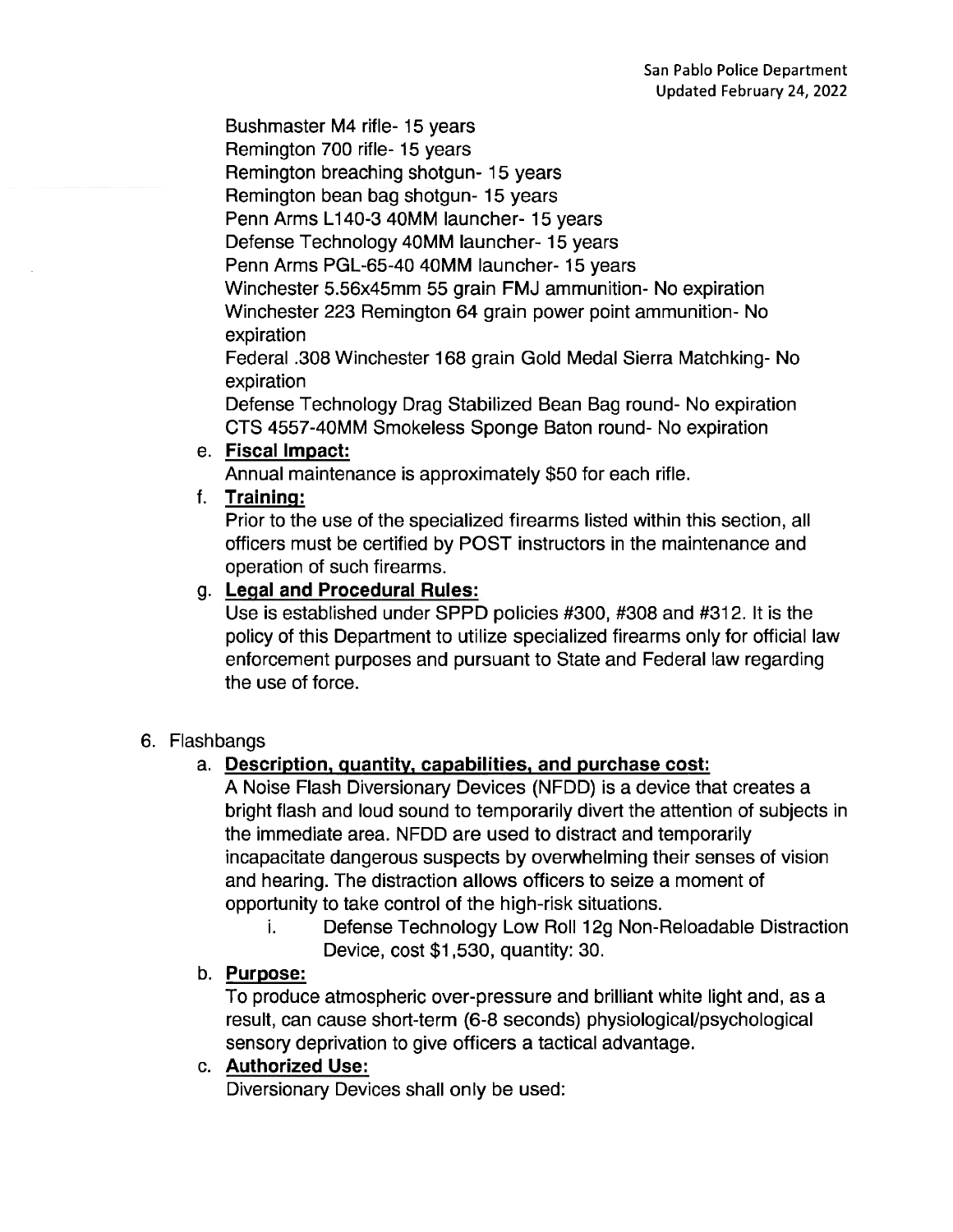- i. By SWAT team members who have been trained in their proper use.
- ii. In hostage and barricaded subject situations.
- iii. In high risk warrant (search/arrest) services where there may be extreme hazards to officers.
- iv. During other high-risk situations where their use would enhance officer safety.
- During training exercises. V.
- d. Expected Lifespan:

5 years

e. Fiscal Impact:

No maintenance costs associated with the storage of this device.

f. Training:

Prior to use, officers must attend divisionary device training that is conducted by POST certified instructors.

g. Legal and Procedural Rules:

Use is established under SPPD policy #415. It is the policy of this Department to utilize diversionary devices only for official law enforcement purposes and pursuant to State and Federal law regarding the use of force.

# 7. Tear Gas

# a. Description, quantity, capabilities, and purchase cost:

Chemical agent munitions, which are commonly referred to as "tear gas," are used by the San Pablo Police Department as a non-lethal tool to disperse rioting suspects and/or barricaded suspects. CS (2-Chlorobenzylidenemalonoitrile) and OC (Oleoresin Capsicum) are commonly used by law enforcement agencies across the United States.

CS is an irritating agent and lachrymator (irritates the eyes and causes tears to flow). CS has been medically tested in the UK and US, specifically by the U.S. Army. There are no known allergic reactions to CS. OC was de-regulated in California in 1996, is endorsed by the FBI, and is available to civilians to legally possess (2.5oz or less). OC is an inflammatory agent which causes involuntary closure of eyes (open 2-5 minutes) and respiratory inflammation (subsides in approximately 2 minutes).

- Defense Technology Aardvark 40MM CS Ferret, cost \$1,100, i. quantity: 50.
- ij. Defense Technology Aardvark CS/OC Riot Control Grenade, cost \$675, quantity: 25.
- Defense Technology Aardvark Pocket Tactical Grenade, cost iii. \$630, quantity: 30